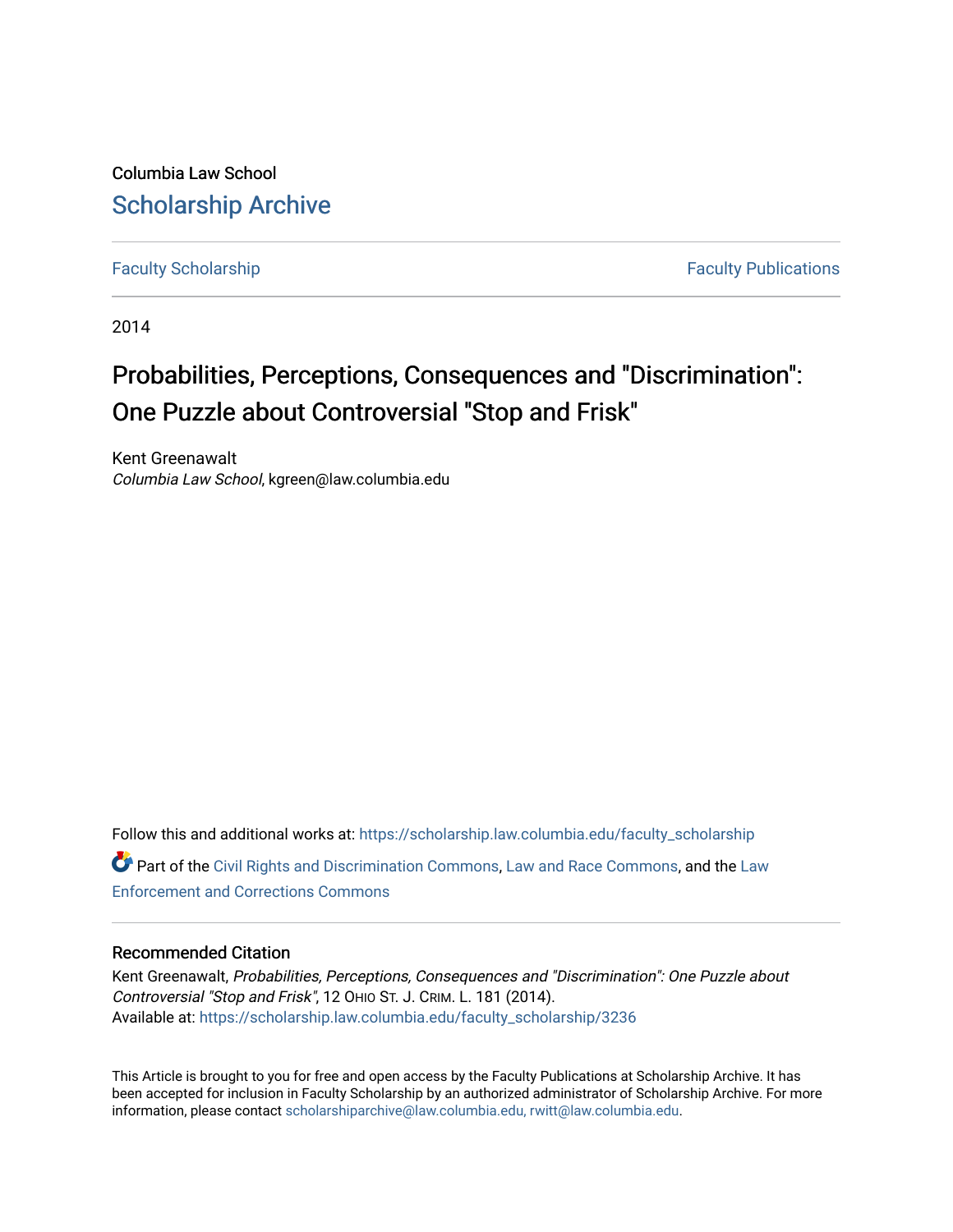# **Probabilities, Perceptions, Consequences and "Discrimination": One Puzzle about Controversial "Stop and Frisk"**

## Kent Greenawalt\*

#### I. INTRODUCTION

A troubling aspect of the practice of "stop and frisk" in New York and other cities is the evidence that this police tactic is employed predominantly against young men in racial minorities. On August 12, 2013, the federal district court ruled in *Floyd v. City of New York* that New York's practices and policies regarding stop and frisk violated the Equal Protection Clause of the Fourteenth Amendment and its Due Process Clause, which makes the Fourth Amendment ban on "unreasonable searches and seizures" applicable against the states.' Judge Shira A. Scheindlin found that a number of specific stops and subsequent frisks did not meet the requirement of "reasonable suspicion" and that a careful evaluation of police records indicated that this failure was not infrequent.<sup>2</sup> She also determined that "the City adopted a policy of indirect racial profiling by targeting racially defined groups for stops based on local crime suspect data." $3^3$  This amounted to "intentional discrimination based on race."<sup>4</sup> She ordered the appointment of an independent monitor for the New York Police Department (NYPD) and required immediate changes to end constitutional violations.<sup>5</sup> These included the Department's adopting formal written policies specifying the limited circumstances for justifiable stops and requiring that they be made only when based on *"individualized* reasonable suspicion."6 The Department must also improve its relevant training and supervision of officers, and institute a pilot

University Professor, teaching at Columbia Law School. I have benefited greatly from perceptive comments about earlier drafts from Harold Edgar, Samuel Estreicher, Jeffrey Fagan, Bernard Harcourt, and Daniel Richman, and from the discussion at the New York University Law School conference for which this was prepared.

<sup>&</sup>lt;sup>1</sup> Floyd v. City of New York, 959 F. Supp. 2d 540, 667 (S.D.N.Y. 2013).

<sup>&</sup>lt;sup>2</sup> *Id.* at 559–60.

<sup>3</sup> *Id.* at 562.

 $^{4}$  *Id.* at 558.

**<sup>5</sup>** Floyd v. City of New York, 959 F. Supp. 2d 668, 679-84 (S.D.N.Y. 2013). The implementation of these requirements has been stayed by the Second Circuit Court of Appeals for the purpose of supervising settlement discussions and remanded to the district court. Ligon v. City of New York, 743 F.3d 362, 365 (2d Cir. 2014).

*<sup>6</sup> Floyd,* 959 F. Supp. 2d 540, 559-60 (emphasis added).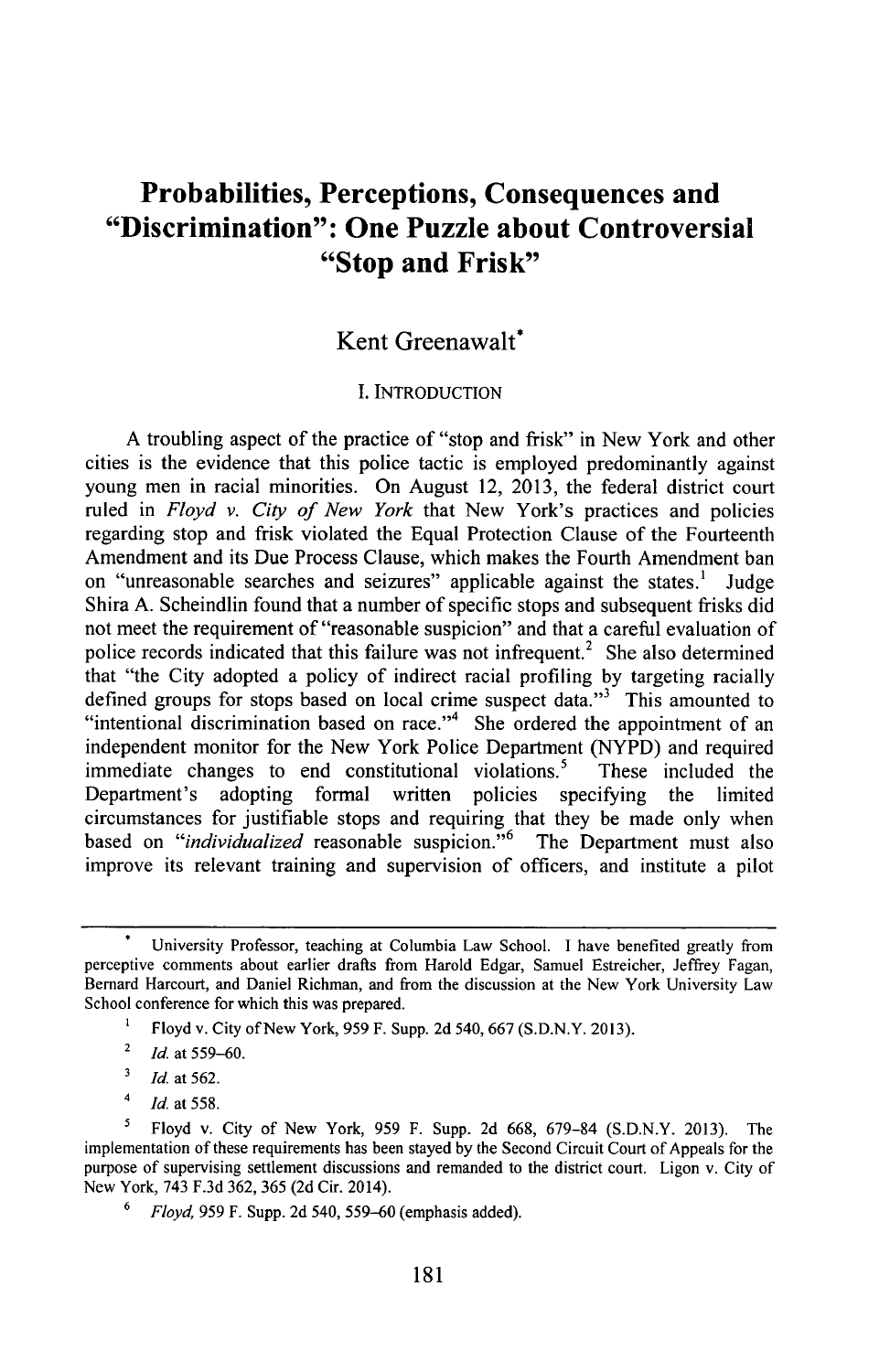project in which officers would wear body cameras.<sup>7</sup> The order to this effect was stayed by the Second Circuit Court of Appeals;<sup>8</sup> the newly elected mayor of New York, Bill de Blasio, promised to drop the appeal and carry out the district court's instructions.<sup>9</sup>

#### II. RACIAL CRITERIA AND STOP **AND** FRISK

This essay is addressed to one central question about police making stops and frisks. How should police use of a person's racial identity in deciding whether to make a stop be understood?<sup>10</sup> The practical questions about appropriate actions concern what is morally acceptable, what is wise in our society, and what is constitutionally permissible. In respect to terminology, the inappropriate use of racial criteria is commonly cast as "racial discrimination"; thus, the practical issues are closely tied to what should be seen as such "discrimination" in this context. In exploring the core question about the use of racial criteria, I do not attempt to delve into many of the nuances about exactly what are present police practices and how they should be reformed. I also do not undertake a constitutional analysis that explores the various implications of existing cases. Although I do indicate my own tentative conclusions, the essay's primary objective is to clarify how we should be thinking about a very important question. If lawyers and citizens try to assess fairly what has taken place and what should occur in the future, it helps to reflect on just how complex is the concept of "discrimination." That understanding does not itself answer how far, if at all, the police have been overstepping constitutional boundaries and whether each of Judge Scheindlin's responses is warranted. However, it allows us to address those questions without relying heavily on a conclusory label such as "discrimination" or "profiling" for which the range of application is murky and contested.

Another theme of this essay is that comparisons with uses of other grouprelated criteria in both private and official practices can help reveal what is similar

**<sup>&#</sup>x27;** *Id.* at 563.

*<sup>8</sup> Ligon,* 743 F.3d at 365. The implementation of these requirements was stayed by the Second Circuit Court of Appeals "for the purpose of supervising settlement discussions and remanded to the district court." *Id.* The court also ruled that Judge Scheindlin be removed from the case. Ligon v. City of New York, 736 F.3d 118, 129-30 (2d Cir. 2014) ("We have made no findings that Judge Scheindlin has engaged in judicial misconduct.").

**<sup>9</sup>** Benjamin Weiser & Joseph Goldstein, *Mayor Says New York City Will Settle Suits on Stopand-Frisk Tactics,* N.Y. TIMES, (Jan. 30, 2014), www.nytimes.com/2014/01/31/nyregion/de-blasiostop-and-frisk.html.

**to** For illumination on the use of racial criteria, see Bernard E. Harcourt, *Rethinking Racial Profiling: A Critique of the Economics, Civil Liberties, and Constitutional Literature, and of Criminal Profiling More Generally,* 71 U. CHI. L. REV. 1275 (2004) (treating the topic in depth); Samuel R. Gross & Debra Livingston, *Racial Profiling Under Attack,* 102 COLUM. L. REV. 1413 (2002).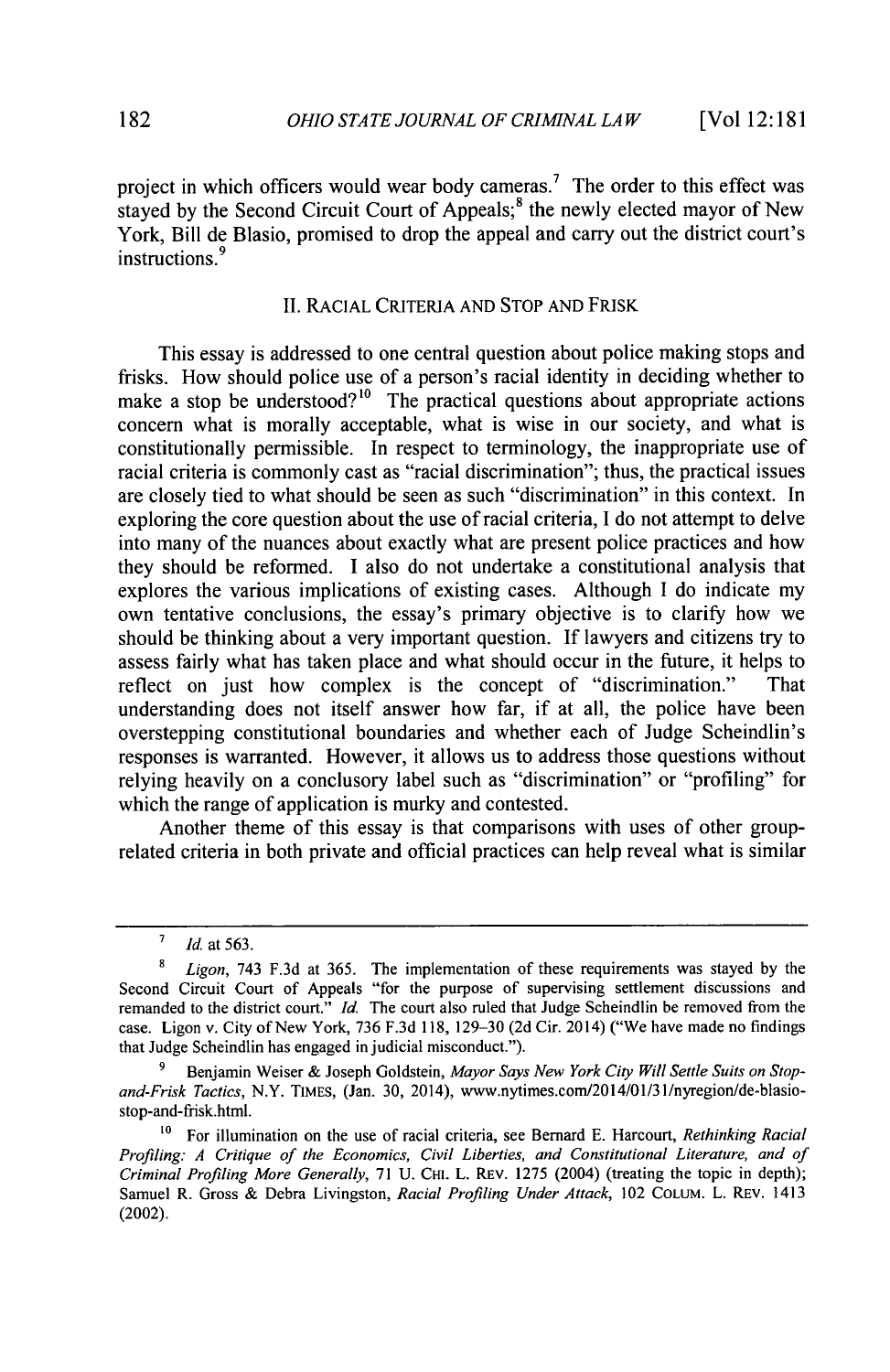and what is different about police uses of race. This understanding can contribute to a thoughtful conclusion about what is acceptable and desirable.

The central question about stop and frisk that I address is this: if members of minority groups are disproportionately involved in crimes of violence and carrying concealed weapons on the street, is it defensible, and constitutionally acceptable, for a police officer to take account of a person's race in deciding whether to make a "stop," and then whether to engage in a frisk (which is permissible only given a perceivable risk that the person stopped is carrying a weapon)? Between January 2004 and June 2012, New York City officers made over 4.4 million stops<sup>11</sup>: 52 percent of these were of blacks, 31 percent of Hispanics.<sup>12</sup> Blacks constituted 23 percent of the population; Hispanics 29 percent.<sup>13</sup> Only 10 percent of the persons stopped were white; whites are 33 percent of the population.<sup>14</sup> Of course, some lack of correlation between stops and the races of the total population would derive from the concentration of the police in high crime areas, a practice everyone accepts. The city, with a written policy that prohibits racial profiling, defended the actual statistics on the basis that they fairly reflected the percentages of criminal suspects.<sup>15</sup> Judge Scheindlin rejected this reasoning.<sup>16</sup> Noting that the police had an unwritten police policy to stop "the right people," and that young blacks and Hispanic males were most frequently stopped, she regarded the city's defense as "flawed because the stopped population is overwhelmingly innocent-not criminal."<sup>17</sup> We have, she urged, no basis to suppose that the innocent members of a racial group will be engaging in suspicious movements.<sup>18</sup> In concluding that the police discriminated against blacks and Hispanics in stops, Judge Scheindlin relied partly on the greater frequency with which force was used against them and the lower percentage of times weapons were seized than when whites were stopped.<sup>19</sup> But, in addition to these particular statistics which she took as suggesting unequal treatment, she noted the absence of "evidence that law-abiding blacks or Hispanics are more likely to behave *objectively* more suspiciously than law-abiding whites.. ..<sup>20</sup> Thus, the city's "defense *against* a charge of racial profiling" was really "a defense *of* racial profiling... not a race-neutral explanation for racial disparities in

- **16** Id. at 587-88.
- *17 Id. at* **560-6 1.**
- *18* Id. at 585.
- **'9** Id. *at 559.*
- **<sup>20</sup>**Id. *at 558.*

**<sup>11</sup>** *Floyd, 959* F. Supp. 2d 540, 556.

**<sup>12</sup>** Id. at 559.

**<sup>&#</sup>x27;3** Id.

 $14$  *Id.* 

**<sup>15</sup>** *See* id. at 583-89.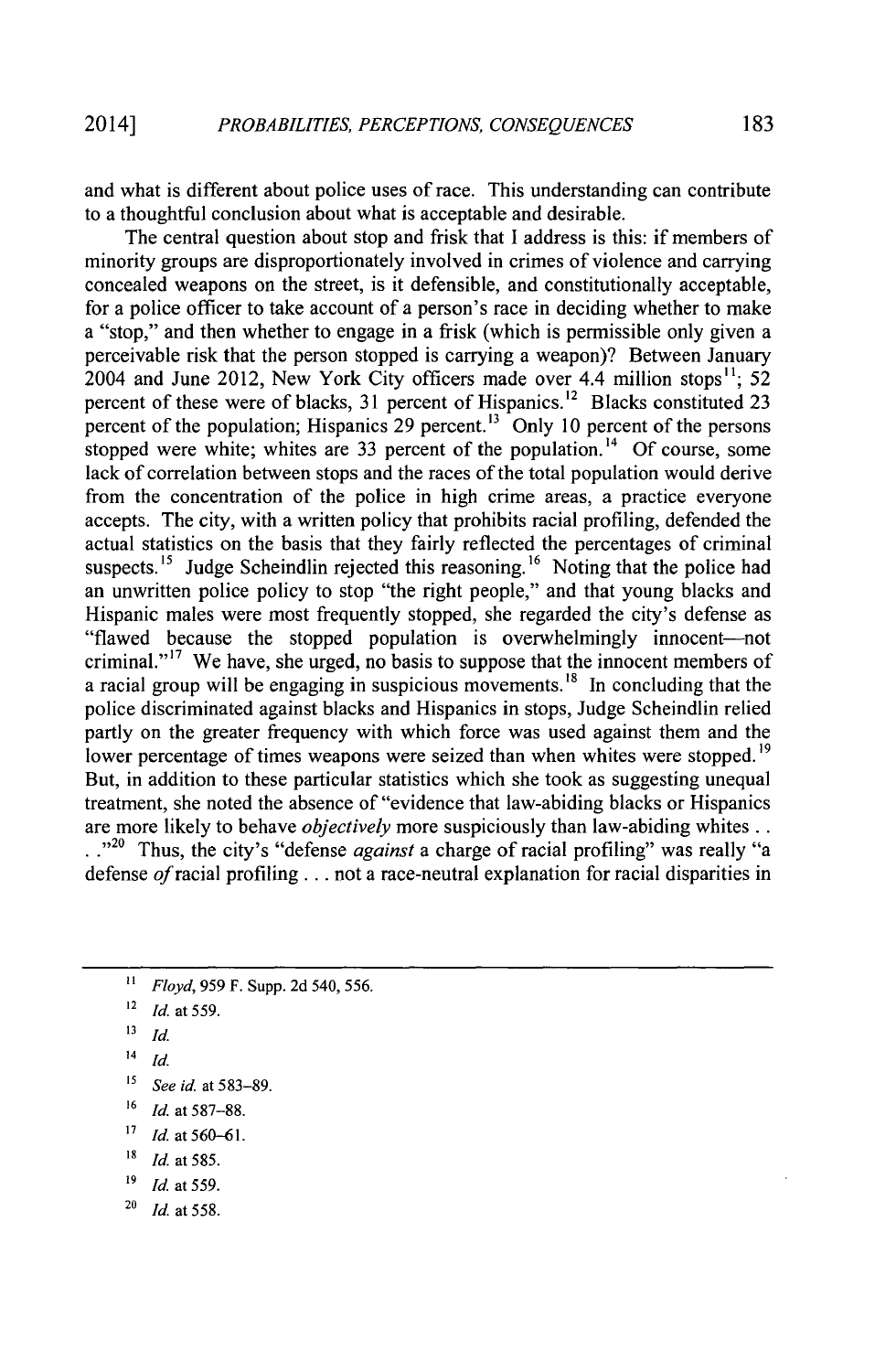NYPD stops: it is itself a *racially biased explanation.21* In her view, "The Equal Protection Clause does not permit race-based suspicion."<sup>22</sup>

A core issue raised by the disagreement between the city and Judge Scheindlin over what could constitute acceptable bases for stops and frisks is whether it is ever acceptable to give weight to someone's race in circumstances other than when actual suspects of crimes have already been racially identified. Everyone agrees that when a robber has been identified as "black" or "white," police should rightly treat that as relevant for whom they might stop for committing the robbery. Further, if police are aware that all drug dealers in a particular neighborhood are white, they would not properly stop nonwhites on the suspicion of their selling drugs.

We may pose two questions about circumstances lacking prior identification of the race of someone who has committed a crime. First, is it ever plausible that a person's race could affect whether the probability of criminal involvement has exceeded the standard for "reasonable suspicion"? Second, if so, should police be able to take aggregate data about race and crime into account in deciding whether to stop and frisk? The main point of this essay is to clarify that these *are* different questions, each of which needs to be carefully considered. My own answers to these questions happen to be "yes" and "no." That is, although an "objective" basis can exist to take race into account, it is better for our society if law enforcement policies and practices exclude that, and such an exclusion is sensibly seen as constitutionally required. The reasons for this concern are the special status of racial categorization in our culture, the consequences of use of racial criteria, and the message about race that the government's police practices need to convey.

In addressing what constitutes desirable and constitutionally permissible police practices, one needs to recognize that "discrimination" is a term with subtly different meanings that vary with context. A crucial distinction may exist between much common usage and appropriate legal usage, the latter depending partly on an overall assessment of the appropriateness of behavior. In some talk, whether a person "discriminates" depends on what he actually perceives; in other accounts, the objective factors are determinative. Whether any reliance on race could be objectively warranted depends on the availability of information that is independent of race, and on the degree of probability that would justify someone's drawing the inference that what she "fears" may be true is sufficiently likely to warrant action. As independent information and the needed probability increase, the conceivable legitimacy of any reliance on a person's race becomes radically lessened or disappears. One ground for labeling behavior "discrimination" is the consequences persons who may be regarded negatively will suffer. Reflecting on how these various factors may bear on more private uses of race as a criterion and

*<sup>2!</sup> Id.* at 587.

**<sup>22</sup>***Idat* **603.**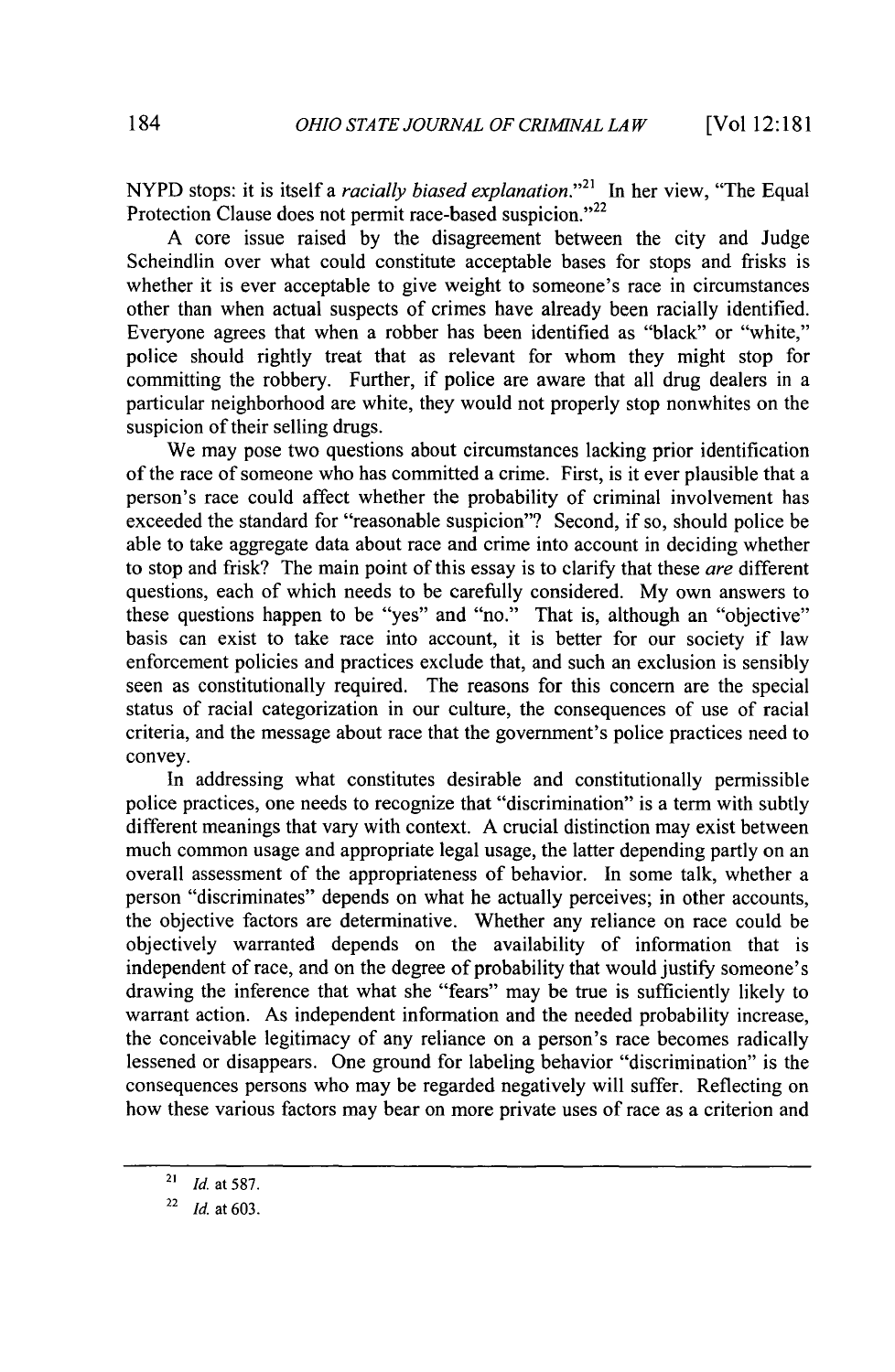on analogous uses of questions about gender and age can assist a careful assessment in respect to race and stop and frisk. Before proceeding to that, this essay explains a bit more about "reasonable suspicion" and "stop and frisk."

#### III. STOP **AND** FRISK **AND** "REASONABLE SUSPICION"

Stops and frisks must be based on "reasonable suspicion."<sup>23</sup> Developed in the Supreme Court's decision in *Terry v. Ohio,* this standard is more relaxed than the "probable cause" required for arrests and comprehensive searches, because street stops involve less impairment of an individual's privacy and autonomy.  $24$  We should not, of course, suppose the persons subjected to "stops," during which they are not free to move away, suffer nothing at all. Perhaps when we are frisked like everyone else before we board a commercial airplane, we are hardly bothered, but being singled out for a forcible stop on a street is quite different. In 1996, judges on the Ninth Circuit remarked that stops based on race "are humiliating, damaging to the detainees' self-esteem, and reinforce the reality that racism and intolerance are for many African-Americans a regular part of their daily lives."<sup>25</sup>

Although no one has ever pinned down any precise account of what amounts to "reasonable suspicion," we can contrast it with circumstances in which the police act because they are sure of a law violation or because they have probable cause. These contrasts suggest why a person's race *could* make more of a difference for stop and frisk.

Suppose that officers patrolling a highway with a formal speed limit of **70** miles per hour are told that, under normal traffic conditions, they should ticket for speeding all those, and only those, who are driving over 80 miles per hour.<sup>26</sup> Since officers possess technical equipment that can measure precise speeds, they have no need or basis to rely on the group membership of any driver. The percentage of minorities, women, and young persons among those stopped will exactly equal the percentage of those actually speeding.

The "probable cause" standard for arrests and seizures is not one of absolute certainty. In actual application by law enforcement officers and judges, the seriousness of the crime and concern about escape from the jurisdiction are likely to play a role in what probability is seen as necessary.<sup>27</sup> However, in one standard

<sup>26</sup> I put aside here whether police should stop a driver for speeding when he is exceeding the formal limit but is really being stopped for suspicion of a different crime.

27 One thinks of the killing of an entire family or the setting of a bomb at the Boston Marathon, and the evidence that someone, who may have been guilty of such crimes, is about to board an airplane flying out of the country.

<sup>23</sup>*See* Terry v. Ohio, 392 U.S. **1,** 30 (1968).

 $^{24}$  *Id.* at 20-21.

<sup>25</sup> Washington v. Lambert, 98 F.3d 1181, 1188 (1996), *quoted in Floyd,* 959 F. Supp. 2d 540, 602-03. See Dorothy E. Roberts, *Foreword: Race, Vagueness, and the Social Meaning of Order-Maintenance Policing,* 89 J. CRIM. L. & **CRIMINOLOGY** 775 (1999), for a thoughtful treatment of such humiliation.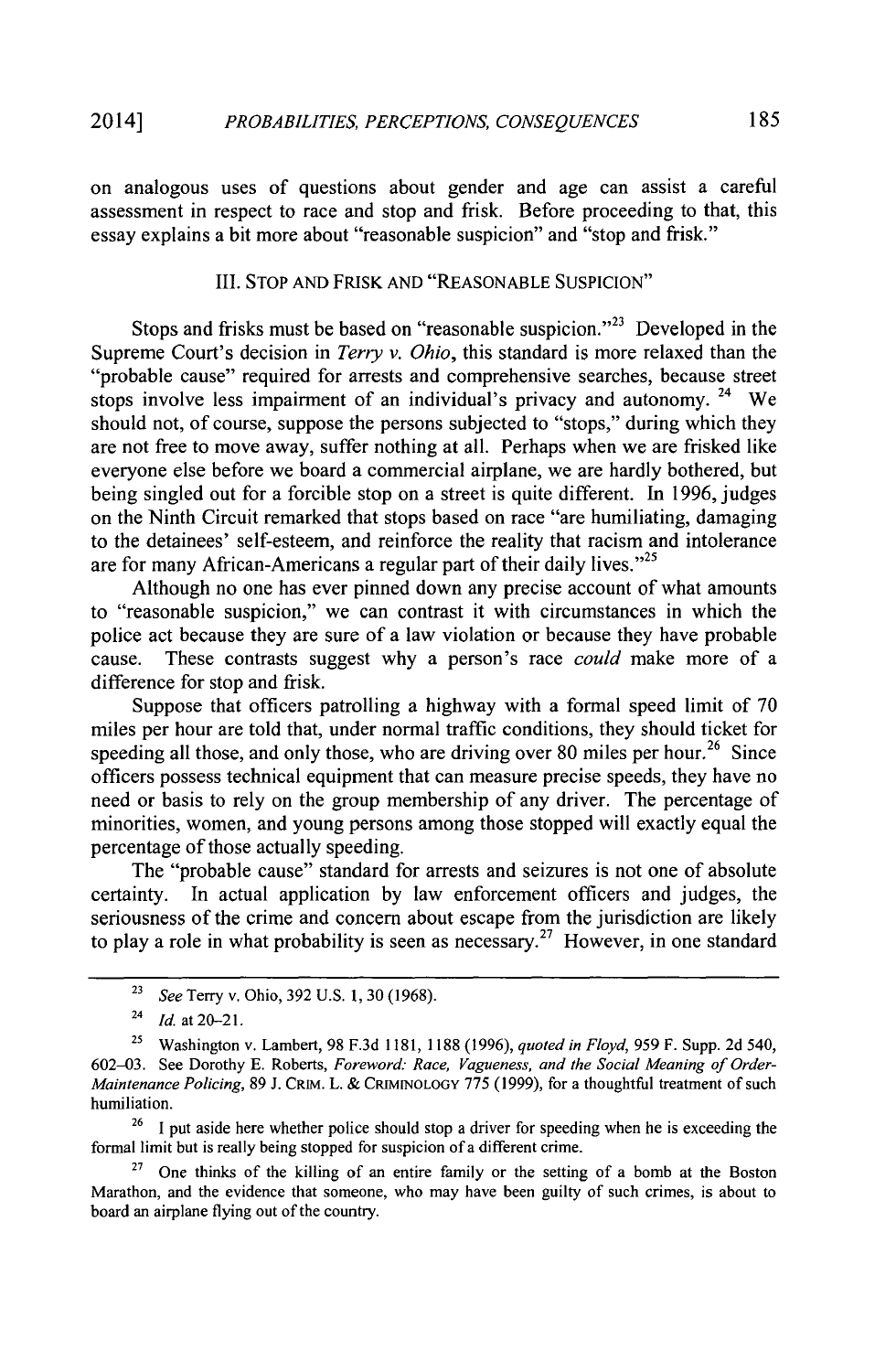formulation by the Supreme Court, probable cause for an arrest was present when officers had "knowledge" and "reasonably trustworthy information" of "'facts and circumstances **...** sufficient in themselves to warrant a man of reasonable caution in the belief that' an offense has been or is being committed. $^{328}$  This imprecise language standard suggests a likelihood approximating "more probable than not," although the Court has specifically stated that probable cause "does not demand any showing that such a belief be correct or more likely true than false.<sup> $29$ </sup>

A person's race, gender, or religion cannot by itself provide a major basis to believe that the probability that he or she committed a criminal act is high enough to meet this somewhat vague standard. In any ordinary investigation, the acquisition of information about a person's behavior that points toward guilt and is independent of any group characteristic will totally eliminate the relevance of group membership or minimalize its importance. We can conceive exceptions to this generalization. If a religious group is known to make use of an illegal drug as the central aspect of its services, the knowledge that a member of the group regularly attends services might establish probable cause that he has used the drug. And, as already noted, if the racial composition and gender of someone who committed a crime is known, police lack a basis to arrest or stop a member of a different race or gender. However, the fundamental point here is that probable cause can be satisfied only by much more individualized information than a person's group membership.

Is "stop and frisk" at all different and, if so, how? Police can stop on the basis of a "reasonable suspicion" that someone is committing a crime or preparing to do so. He may be carrying a concealed weapon or "casing" a store for a possible burglary. Police must act on the basis of what they see and hear, before acquiring more extensive information. What probability is needed? Since few of those who are stopped and frisked, without suffering further negative consequences, will formally challenge what has been done to them, and because assessment of the basis for "suspicion" must rely on what police say they have perceived, only an extremely small percentage of stops are held by courts to violate the constitutional standard. Judge Scheindlin addressed a number of particular stops that were contested, and, relying on careful empirical analysis by Jeffrey Fagan, concluded that the constitutional standard of probability was violated on a substantial number of other occasions.<sup>30</sup> She noted that only  $12\%$  of stops resulted in arrests or She noted that only 12% of stops resulted in arrests or summons, that the charges against some of those arrested and issued summons were dismissed, and that the summons were frequently for crimes that would not have warranted the initial stop.<sup>31</sup> (Of course, a stop of someone *about* to purchase

<sup>&</sup>lt;sup>28</sup> Brinegar v. United States, 338 U.S. 160, 175-76 (1949) (quoting Carroll v. United States, 267 U.S. 132, 162 (1925)). *See also* Illinois v. Gates, 462 U.S. 213 (1983).

**<sup>29</sup>**Texas v. Brown, 460 U.S. 730, 732 (1983). See **JOSHUA** DRESSLER & **ALAN** MICHAELS, **UNDERSTANDING** CRIMINAL **PROCEDURE** 134-45 (6th ed. 2013), for an analysis of probable cause.

**<sup>30</sup>***Floyd,* 959 F. Supp. 2d 540, 624-67.

**<sup>31</sup>** *Id.* at 573-76.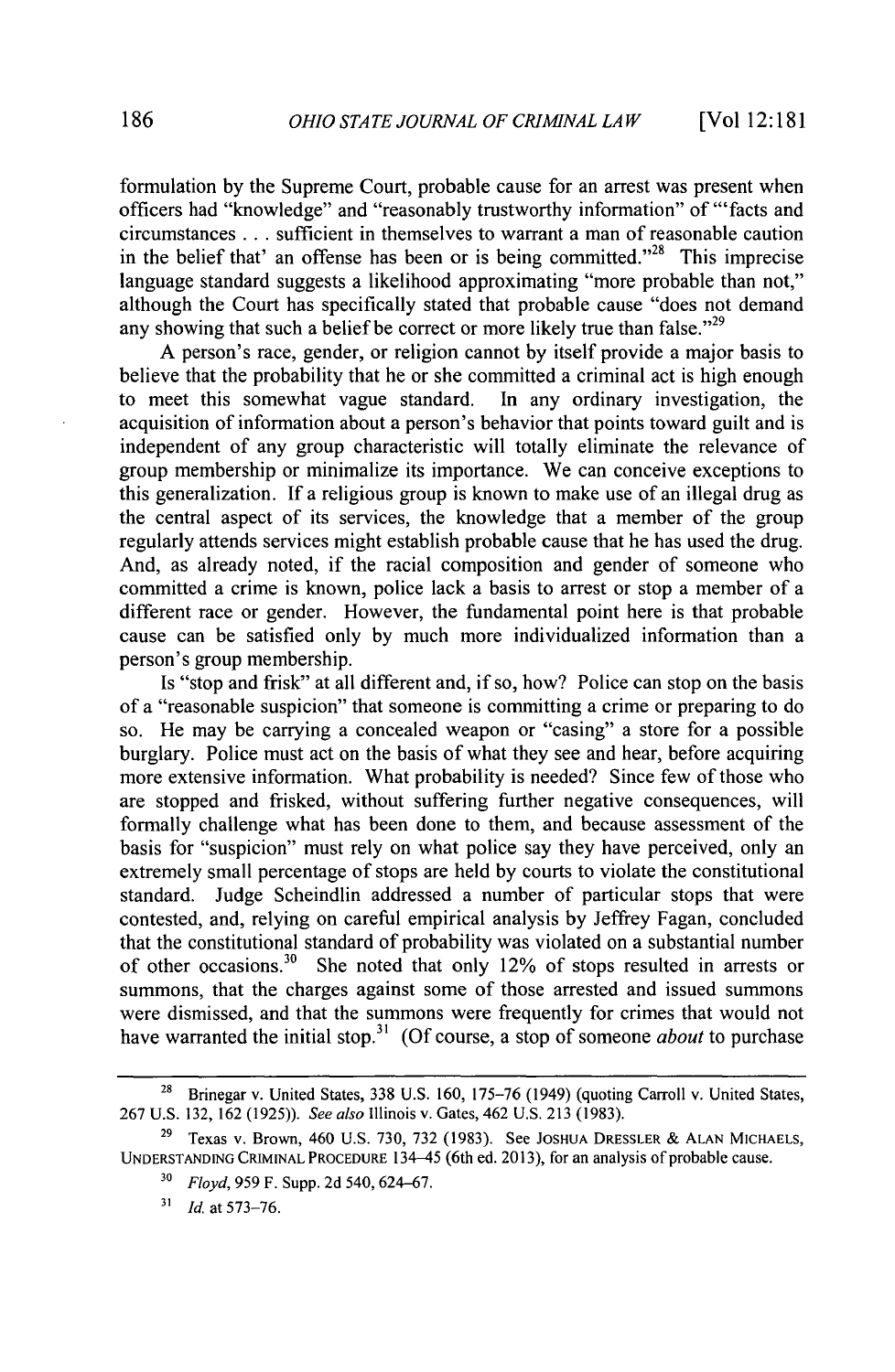a drug might prevent a criminal action, even if not followed by a summons or arrest.)

Both what the Supreme Court has said and the findings made by Judge Scheindlin suggest that "reasonable suspicion" to stop requires considerably more than a slight chance of criminal behavior. Without being explicit about the needed probability, Supreme Court opinions have explained that "reasonable suspicion" requires "some minimal level of objective justification,"<sup>32</sup> but is less demanding than probable cause and requires "considerably less . . . proof of wrongdoing [than] by a preponderance of the evidence."<sup> $33$ </sup> The way Judge Scheindlin treated the statistics may have reflected a view that police need a more solid basis than a 10% probability. (Although she pointed out that even if a stop is legitimate, a frisk that follows must also be based on "reasonable suspicion" that the person carries a weapon, we may assume that here the probability does not need to be so high. If an officer reasonably senses any genuine risk that a person who is not allowed to move away may be carrying a concealed weapon he might use, a frisk would be justified.)

Were we trying to make a crude estimate of the needed probability for the typical "stop" on the street, perhaps it would be something like 20%, in comparison with the roughly "more probable than not" for most actual arrests. But whatever a sensible estimate may be, the fact that it is lower than "probable cause" and that it governs actions based on more limited information are what make the legitimacy of reference to race more complex.

Just what is at stake in the controversy over stop and frisk can be illuminated by a comparison with private reliance on race and other group characteristics. The following illustrations include similarities—the difficulty of relying on "objective" criteria and discounting prejudices, the problem raised by the absence of independent information, and concern about the message sent to those viewed negatively. But the comparison reveals two crucial differences as well: first, reliance on race is strikingly different in important respects from reliance on gender and age, and second, when government officials are openly engaging in that practice, the message conveyed is more powerful and disturbing.

#### IV. PRIVATE ACTORS

If one puts aside both the use of "affirmative action" to correct prior discrimination, and purely personal choices, such as who one will marry or date, is it always morally wrong for one person to take another's race into account? Imagine that Michael, a middle-aged, well-dressed white man, is walking along a city street late at night and sees three noisy, poorly dressed strangers in their early twenties walking toward him. He realizes that the chances are slight, but he

<sup>32</sup> INS v. Delgado, 466 U.S. 210, 216-17 (1984).

**<sup>33</sup>** United States v. Sokolow, 490 U.S. 1, 7 (1989).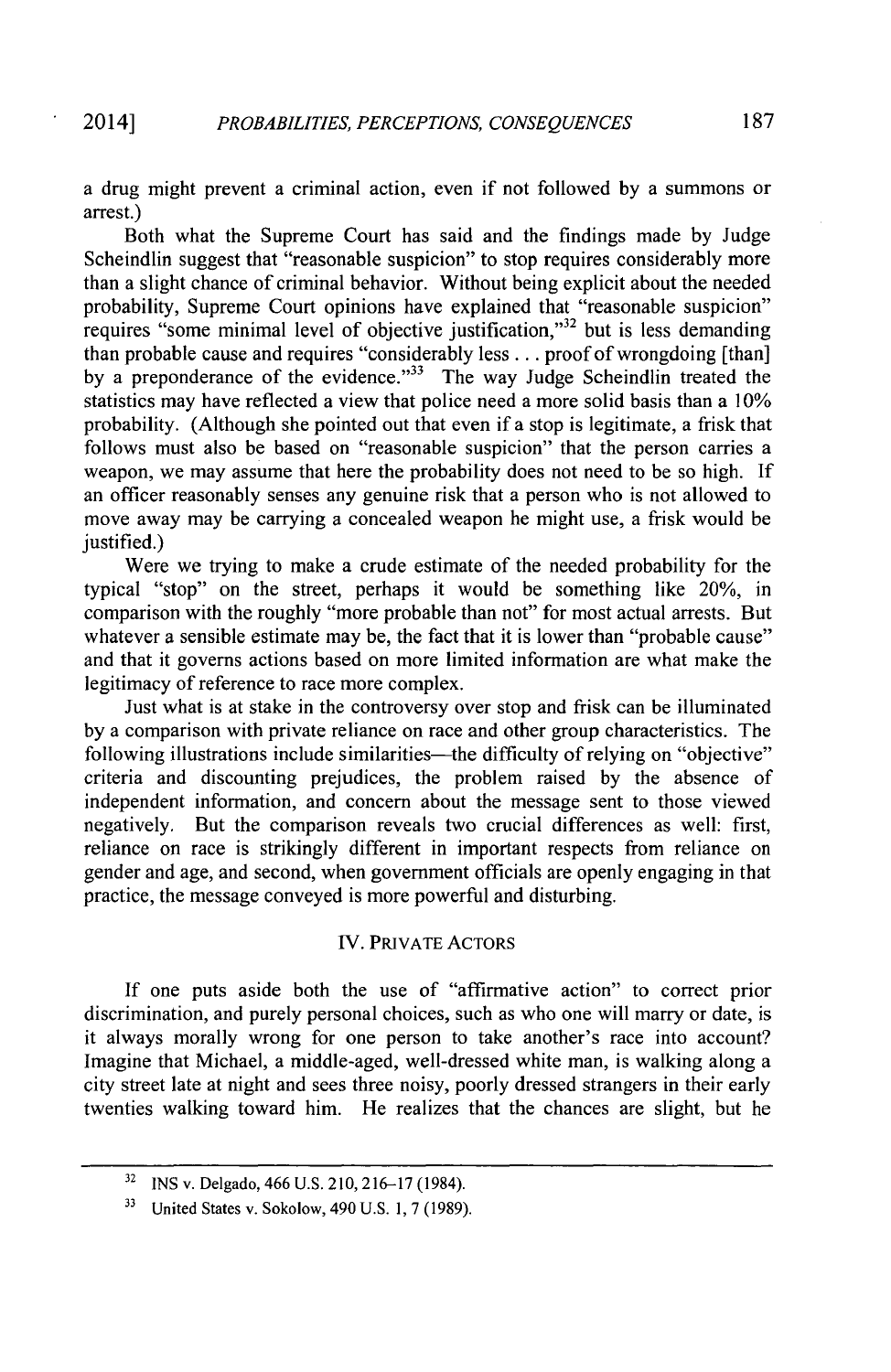worries that he might possibly be constrained and forced to turn over money. He considers crossing the street to assure his safety. If Michael is aware that the rate of "muggings" made **by** young black men is three times higher than that **by** young white men, would it be wrong for him to cross the street if the approaching strangers are black, even if he would not do so if they were white?

If we ask a similar question about gender and age, the answer seems fairly straightforward. Both women and men reasonably fear that men are much more likely to engage in violent confrontations than are women,  $34$  and that men over sixty are much less likely to be violent than those between fifteen and twenty-five. These differences are not simply a matter of physical strength; guns and other weapons can enhance anyone's ability to force others to do what he or she wants. Were Michael to have crossed the street if approached **by** noisy young men, but would not have done so if those moving toward him had been equally noisy young women or elderly men, almost no one would say he had engaged in gender or age "discrimination."

Is race different? Historically, attitudes of members of the dominant white race about blacks have been more pervasively negative than attitudes of men about women. Age discrimination has not typically involved similar perceptions about a collection of undesirable qualities, the primary concern being that older persons will be disfavored in various ways. Although Michael will not know exactly how much less dangerous women and older men are than young men, his estimates of gender and age are likely to be more dispassionate than about race. Of course, none of us are capable, in making such personal decisions, of being *completely* objective. We are moved partly **by** non-rational and irrational feelings; this is especially true if we are experiencing strong emotional feelings such as physical fear, and if we possess deep-seated prejudices we cannot put aside. When it comes to race, not only is our cultural heritage a problem, the closest we can come to objective evaluation is itself based on statistics about crimes. Especially with respect to crimes that do not involve violence against victims who then report what has happened, these statistics are affected **by** whom the police suspect, investigate, and arrest.<sup>35</sup> If the police overestimate the dangerousness of members of a race, and concentrate enforcement efforts on them, the ensuing statistics about crimes will not accurately reflect how many crimes were actually committed **by** members of various races. One might possibly conclude that the problems of misinformation and residual prejudicial feelings are so great that people should try as hard as they can to avoid taking race into account at all, even if the crime rate is definitely higher among members of one race than another.

The actual consequences of the cultural setting provide another conceivable ground for such a conclusion. When members of a minority recognize that they

<sup>&</sup>lt;sup>34</sup> Women, of course, have the particular fear of rape, but any person could conceivably be sexually assaulted **by** someone else of the same gender.

**<sup>35</sup>**Harcourt, *supra* note 10, at 1361-71 (demonstrating such a discrepancy between actual criminal behavior and arrests in respect to use of illegal drugs).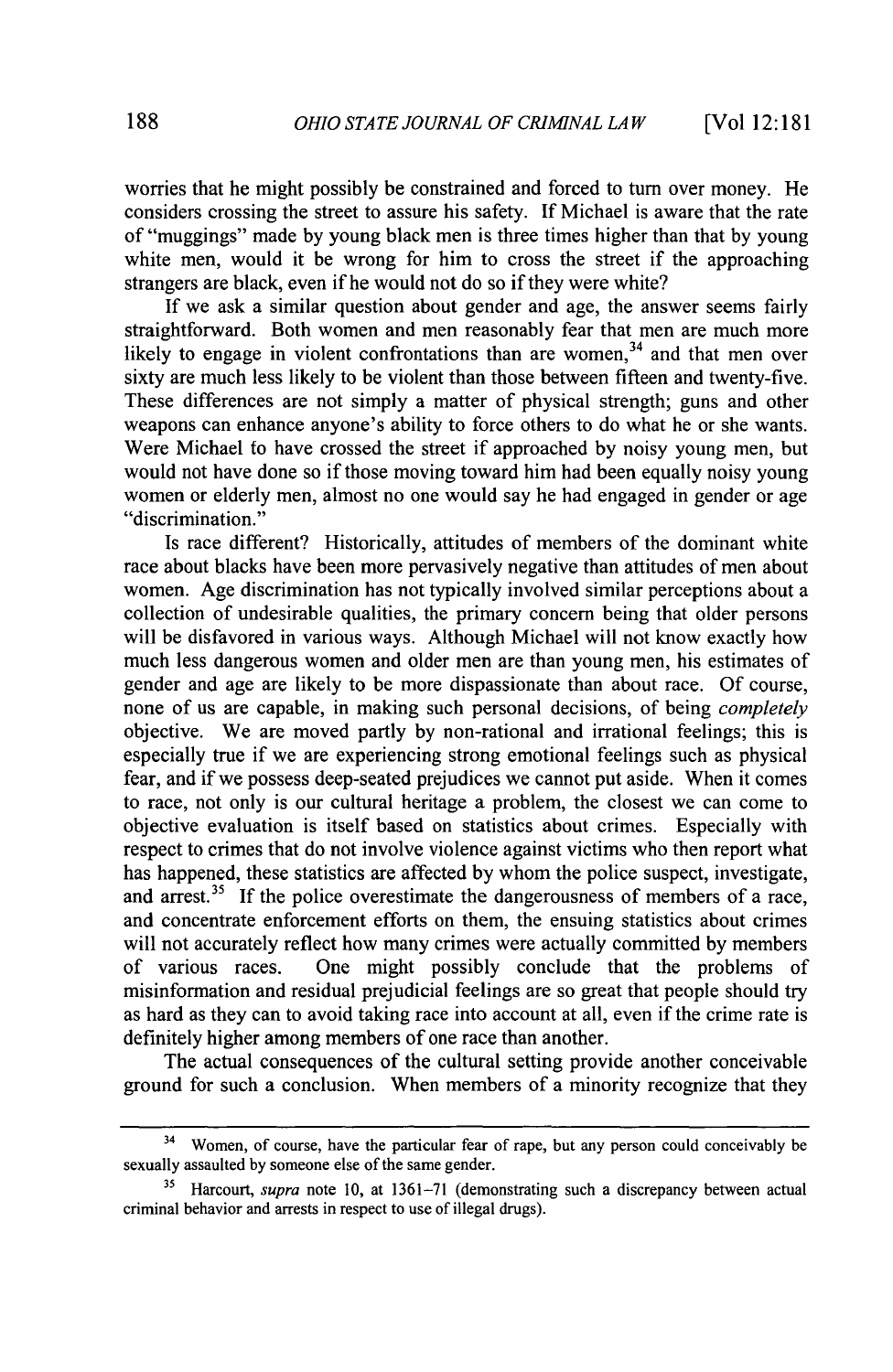are being treated differently based on negative judgments about their qualities, they commonly feel put down and insulted, as clearly revealed by President Obama's remarks after George Zimmerman was acquitted for shooting Trayvon Martin.<sup>36</sup> Suppose Michael's crossing of the street is perceived by the approaching three young blacks as almost certainly designed to avoid contact with them, and they rightly guess he would not have done so had they been white. They might well experience a kind of symbolic "put-down" that makes them feel a bit like alienated outsiders. This concern could affect Michael's basic choice, if he grasps that he could not cross the street without their noticing.

These various concerns do not themselves yield the conclusion that a private person like Michael is doing something immoral or engaging in racial discrimination if he crosses the street. If challenged that he had done wrong, Michael might respond, "I didn't know the precise chance of being stopped by black youths as compared with white ones, but the danger, slight as it was, was sufficiently greater to justify my crossing. I tried to act on the basis of what was objectively true, and I had no opportunity, unlike an employer deciding whom to hire, to acquire more individualized information."

Michael's response illustrates, how in various usages, a number of factors can figure in what people call "discrimination." The term is *sometimes* applied to wholly appropriate differentiations, such as colleges favoring applicants with high academic records. But we usually think of discrimination as involving the intentional disadvantaging of members of one group without a genuine and sufficiently strong objective basis for doing so. Does it matter if the actor believes he is relying only on objective facts? Sometimes "discriminate" refers to behavior that is self-consciously based on simple antagonism or prejudice, but it may also be said about a person who mistakenly believes he has an objective basis, "He may not realize it, but he is actually discriminating against members of this group."

As Michael's response suggests, another crucial aspect about claimed reliance on objective facts is the availability of more precise information. From the standpoints of common speech and moral judgment, an employer aware that the percentage of Presbyterians who turn out to work effectively is slightly higher than the percentage of Roman Catholics, would be engaging in outright discrimination if she hires only Presbyterians, rather than examining individual qualifications. Although limits exist to how searching the individual examination needs to be, the employer should never rely exclusively on an applicant's religion, race, or gender. $37$ 

A chance to acquire individual information ties to the probability of harm that justifies a response. For some decisions, we are not morally justified in acting until we are nearly certain that a person is doing a wrong. A man should not fire a

**<sup>36</sup> A** young man subject to behavior that reflects such judgments may feel he is being treated as a presumptive criminal.

<sup>&</sup>lt;sup>37</sup> For some positions, such as nude dancer, professional football player, or Baptist minister, people may be *unqualified* because of gender or religion.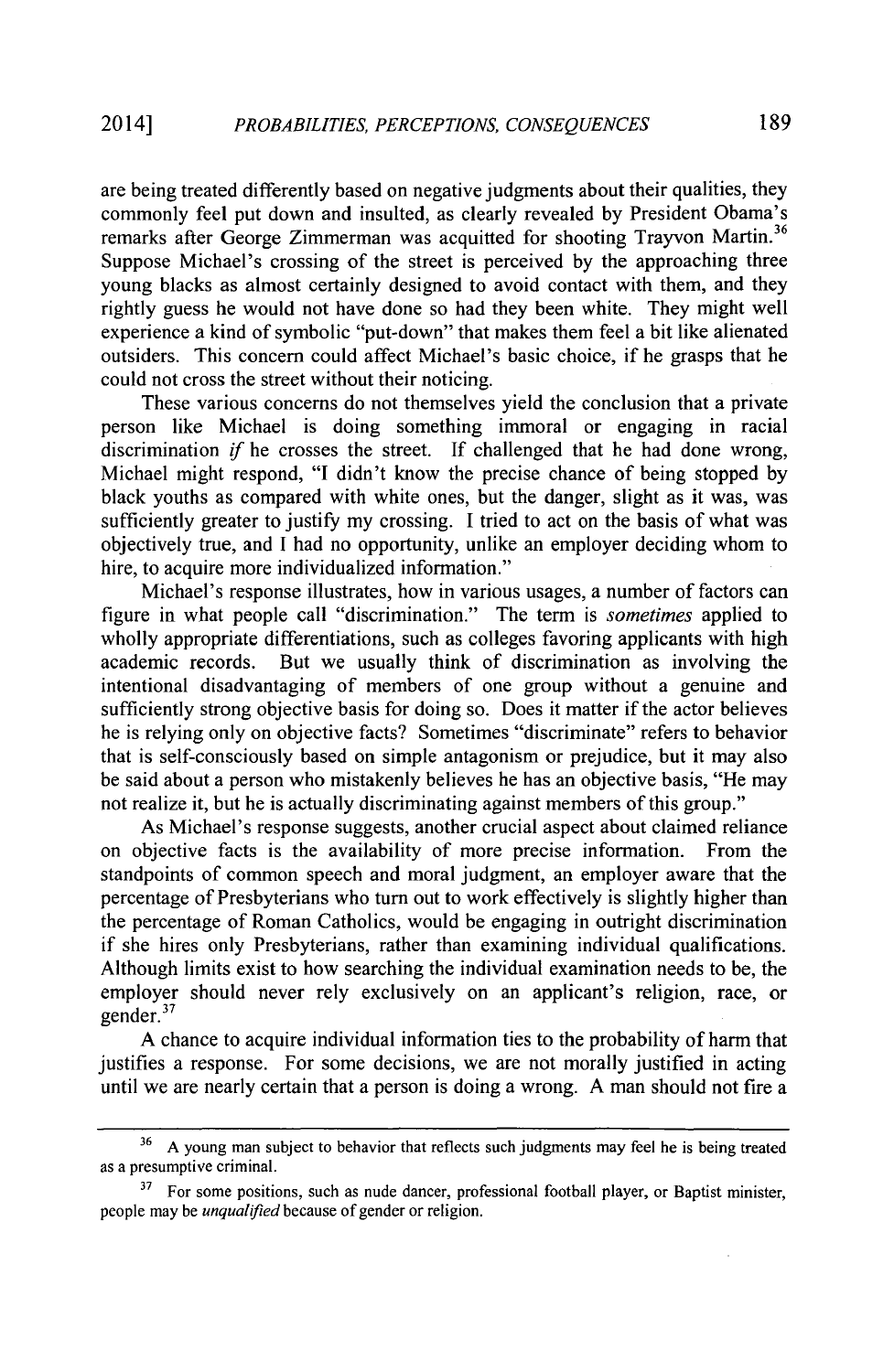gun in "self-defense" unless he has a powerful basis to conclude that he is being attacked; an employer should not dismiss a worker for stealing valuable goods unless his evidence is overwhelming. For assessments like these, race, gender, and age become irrelevant. Most members of all groups are not trying to kill or steal valuable goods from their employers.<sup>38</sup> In deciding whether any individual is actually doing so, his or her group membership is typically of no help.

When we put these considerations together we can conclude that, in addition to actions based on hostile prejudice, a private actor's use of racial criteria becomes more properly seen as "discrimination" when he is not relying on objective criteria, when he fails to obtain available information to satisfy a needed degree of probability, and when his behavior causes a genuine disadvantage to those within the group about which he bases his negative judgment. Even if the better moral choice for Michael would be not to cross the street because of what that will "say" to the three approaching youths, most people would hesitate to call his crossing actually immoral or "discrimination." This leads us to ask: how greatly is the situation different when action of the state is subjecting people to stops and frisks?

#### V. STOP AND FRISK: PROBABILITIES AND CONCLUSIONS

As we turn from moral assessment of private action based on highly limited information to desirable legal norms for stop and frisk, we need to recognize both the similarities and differences.

One crucial difference is that the standard for evaluating police practice in this context is definitely "objective." Although the basis for a stop depends on what an officer believes he saw, his subjective view about the probability of criminal behavior is not what counts. Rather, the test is what objectively are the conditions for action.39 In a quote referred to by Judge Scheindlin, the Second Circuit Court of Appeals has said, "[r]easonable suspicion is an objective standard; hence, the subjective intentions or motives of the officer making the stop are irrelevant." $40$ This is sensible for three reasons. First, it is difficult enough for judges to try to replicate the external circumstances that led to a stop;<sup>41</sup> they have even less capacity to determine if an officer is being honest about exactly what moved him to act. Second, officers, like the rest of us, may often be influenced by factors they do not self-consciously perceive. Finally, the actual calculation of likely harm against likely benefit, which is the central concern about police invasions to solve

<sup>&</sup>lt;sup>38</sup> One may need the qualification of "valuable," because many people may commit technical theft, such as taking home pens and pencils distributed at work.

**<sup>39</sup>** Floyd v. City of New York, 959 F. Supp. 2d 540, 558 (S.D.N.Y. 2013).

<sup>40</sup> United States v. Bayless, 201 F.3d 116, 133 (2d Cir. 2000), *quoted in Floyd,* 959 F. Supp. 2d at 558.

**<sup>41</sup>** *See* Daniel Richman, *The Process of Terry-Lawmaking,* 72 **ST.** JOHN's L. REv. 1043 (1998) (exploring the severe difficulty experienced by courts assessing the facts accurately in this context).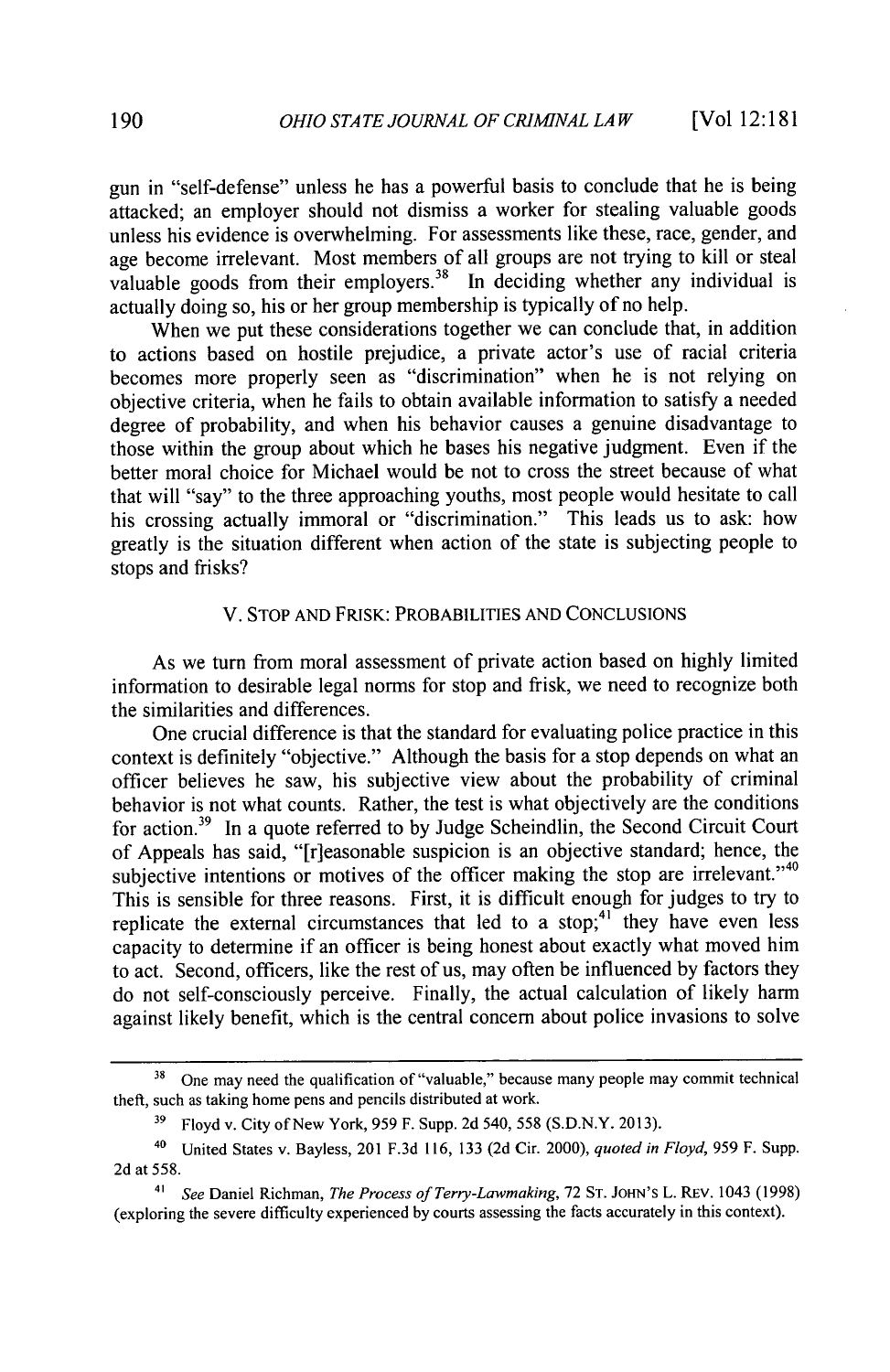crimes, is determined overwhelmingly by the objective facts, not an officer's subjective state of mind.

The possible similarity with Michaels's decision concerns objective probabilities. How do police, lacking probable cause in respect to an individual, determine if "reasonable suspicion" exists? That depends on a person's physical appearance, movements, and demeanor. An example of suspicious movements was presented by a case in which Judge Scheindlin believed the original stop was justified.42 David Floyd and another black man were using multiple keys to try to open an apartment door.<sup>43</sup> It turned out that the second man was locked out of his apartment, and Floyd was trying to help him in with the multiple keys of his godmother owner. $44$  But the officers reasonably thought that in this area, where burglaries had occurred, the two men might be undertaking to commit one.<sup>45</sup>

Judge Scheindlin was highly critical of police use of the category of "Furtive Movements" to justify stops.<sup>46</sup> The Police Student's Guide account is so general that its "vagueness and overbreadth . . . invites officers to make stops based on 'hunches' . . . ." 47 That the Department cease to rely on this encompassing formulation was one of the court's mandates about corrective measures.<sup>48</sup>

What this essay will now explore is whether, when suspicious movements and appearances (such as might suggest carrying a concealed weapon or the "casing" of a jewelry store for theft) become adequately refined to avoid vagueness or overbreadth, the membership of someone in a group could make a difference. I suggest that, although no one could properly be stopped primarily because he or she fits into some group category, a person's race or gender could affect the objective probability of criminal behavior, and could do so in a way that would bring the overall likelihood above the threshold needed to justify a stop. However, the percentage of stops would not be likely to track the crime rate among the different groups. Nor would it reflect the degree of suspicious behavior of innocent members of groups. The figures **I** use here are completely artificial, but they strongly indicate that the likely reality is more subtle than either the city or Judge Scheindlin has acknowledged.

Suppose a city has 80,000 young male residents; 20,000 are minority blacks and Hispanics, and 60,000 are white. Among these two groups in a relative time period, the percentage of minorities who commit the kinds of crimes that lead to stops are 6% and the percentage of whites is 2%. Further, when undertaking to commit crimes, half of these in each group, by their movements and demeanor, act

<sup>42</sup>*Floyd,* 959 F. Supp. 2d at 652.

<sup>41</sup>*Id.* at **650.**

<sup>44</sup>*Id.* at **650-51.**

*<sup>41</sup>Id.* at 651-52.

*<sup>46</sup> Id.* at 559-60.

**<sup>48</sup>***ld.* at 613-14.

<sup>48</sup> Floyd v. City of New York, **959** F. Supp. **2d 668, 683 (S.D.N.Y. 2013).**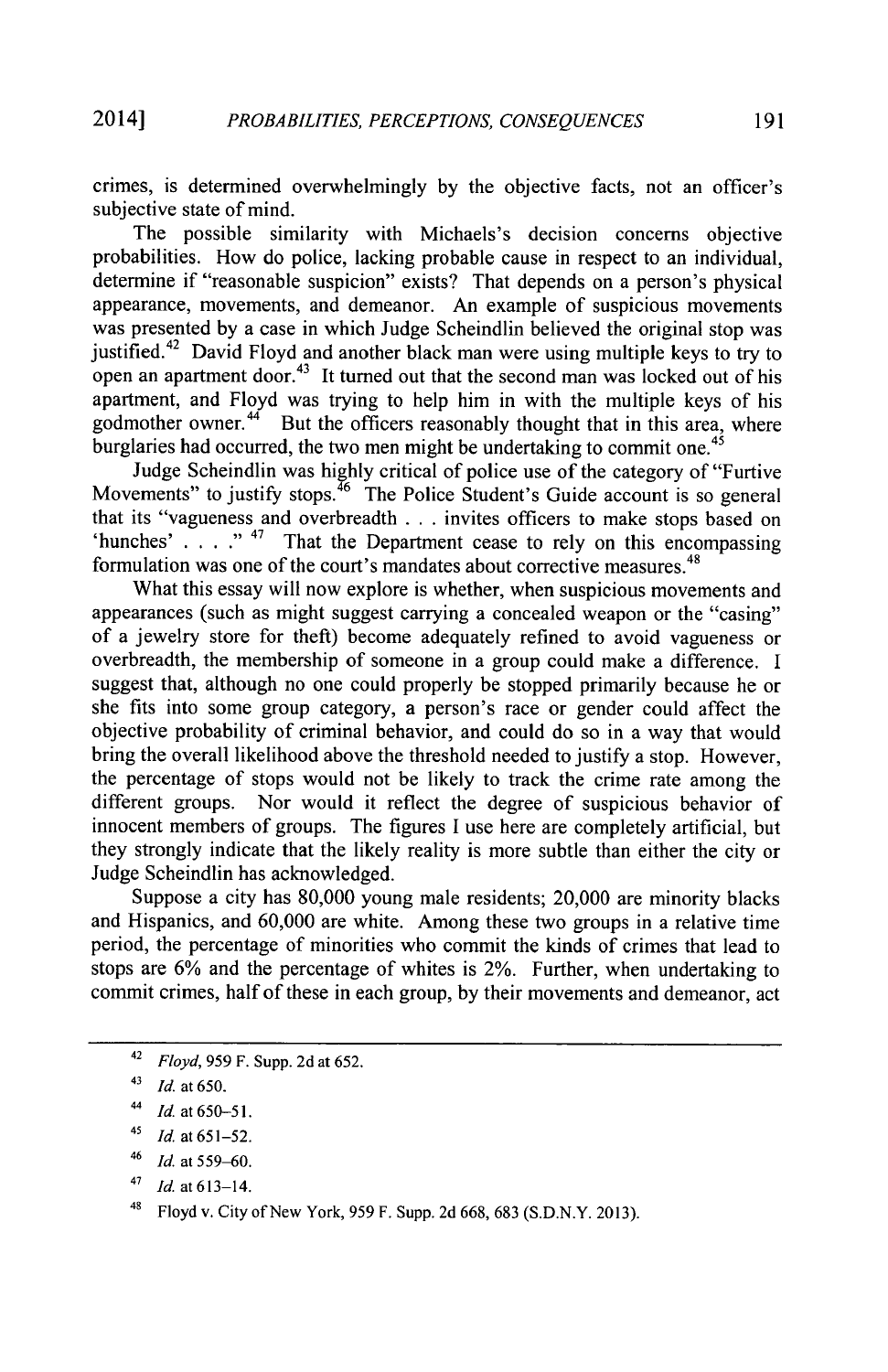in ways that are observed and might lead to stops. Among those who are innocent of such crimes, only one in twenty engages in similar movements, and this percentage is the same for innocent minority members and whites. (For purposes of this exercise, I am assuming, unrealistically, that all the individual movements are roughly comparable in their degree of creating suspicion.)

If we add these figures together, it turns out that of the 20,000 members of minorities, 600 guilty ones have displayed such movements and demeanor and 940 innocent ones have done so. Among the 50,000 whites, 500 guilty ones and 2,450 innocent ones have acted similarly. If a police officer sees a young minority male acting in this way, the chances are just under 39% that he is committing or about to be engaging in some crime. For whites the percentage is roughly 17%. If we include together all members of both groups who are stopped, the percentage of those engaging in criminal acts would be about 24.5%. In other words, under an objective measure, the race of a person acting somewhat suspiciously *could* affect the probability of criminal involvement and could, in some circumstances, lift the level of likelihood over a threshold appropriate for a stop. However, if the police treated all suspicious behavior similarly, neither the respective number of stops for the different racial groups nor the comparative likelihood of stopped minorities and whites being actually involved in criminal activity would replicate the respective percentages of those groups whose members were committing the relevant crimes.

A brief reflection on the gender and age analogies can assist our focus on the possible use of race for stops. When we turn to the gender and age, we can be nearly certain that concentrating stops and frisks on relatively young men is warranted, and this is not because they are virtually the only ones whose demeanor independently suggests possible guilt. What if the two persons fiddling with multiple keys had been women or had been men over eighty? One doubts if officers would have constrained them; and any assessment of objective probability would conclude that the chance that a burglary was under way was much diminished.

Does it follow from this analysis that the law should recognize and accept the use of racial criteria as one element of what would justify stops and frisks? The answer is "No." Because of the severe risk of reliance on prejudices and statistical data about crimes that do not objectively reflect actual rates of commission, and because of the destructive consequences for the young members of minorities who suffer the humiliation of stops, police departments would better develop standards that are wholly independent of race; ones that depend completely on actual behavior that suggests criminal activity and such things as bulges in pockets that may contain concealed weapons.<sup>49</sup> One might believe that such an approach would be desirable without thinking that it is constitutionally required under the Fourteenth Amendment. But, given the difficulty for individuals of knowing just how far they are relying on objective truth rather than personal feelings, the

The same conclusion about non-reliance would follow about using forms of dress or hairstyles that connects in some way to race, but do not themselves indicate criminal activity.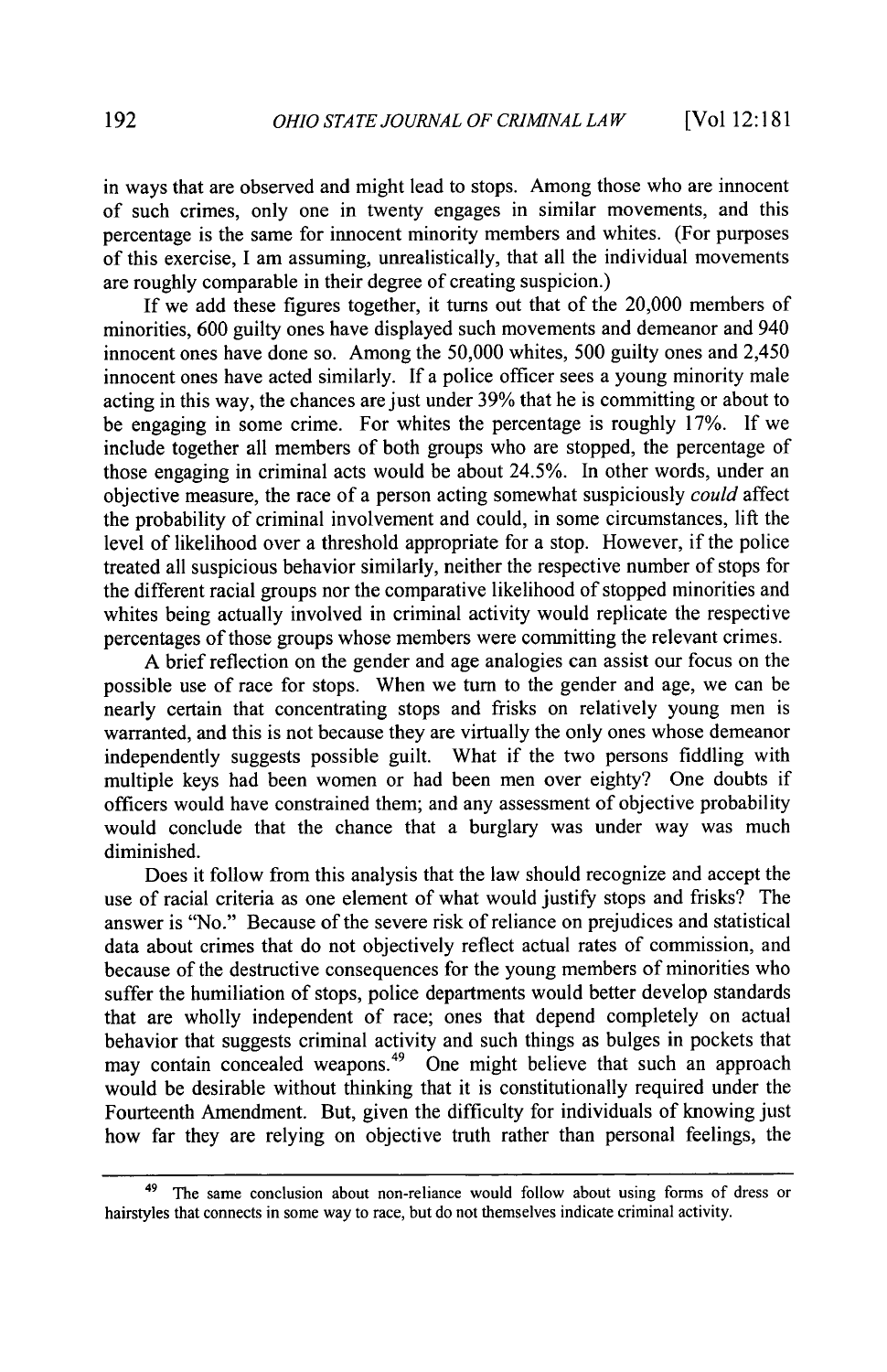importance of police training and supervision, and the impossibility of judges assessing just what did move a particular officer to action, the conclusion that the Constitution requires use of nonracial criteria for ordinary "stops" is sound. If one consequence of a bar on using a person's race as a substantial basis for a stop were to encourage more careful and extended examination of individual behavior, the result could well be a higher percentage of stops preventing criminal activity.<sup>50</sup>

In summary, treating any direct use of racial criteria for typical "stops and frisks" as a form of unjustified discrimination is warranted. But that judgment must rest on a refined evaluation of all the relevant considerations,<sup>51</sup> *not* on any simple notion of what constitutes "discrimination," nor any assumption that a person's race could never affect objective probabilities.

**<sup>50</sup>** A different concern about concentrating less enforcement efforts on whites could be that this will increase the willingness of some whites to commit the relevant crimes. *See* Harcourt, *supra* note 10, at 1371-76 (focusing on degrees of elasticity).

*<sup>51</sup> See* Richman, *supra* note 41.